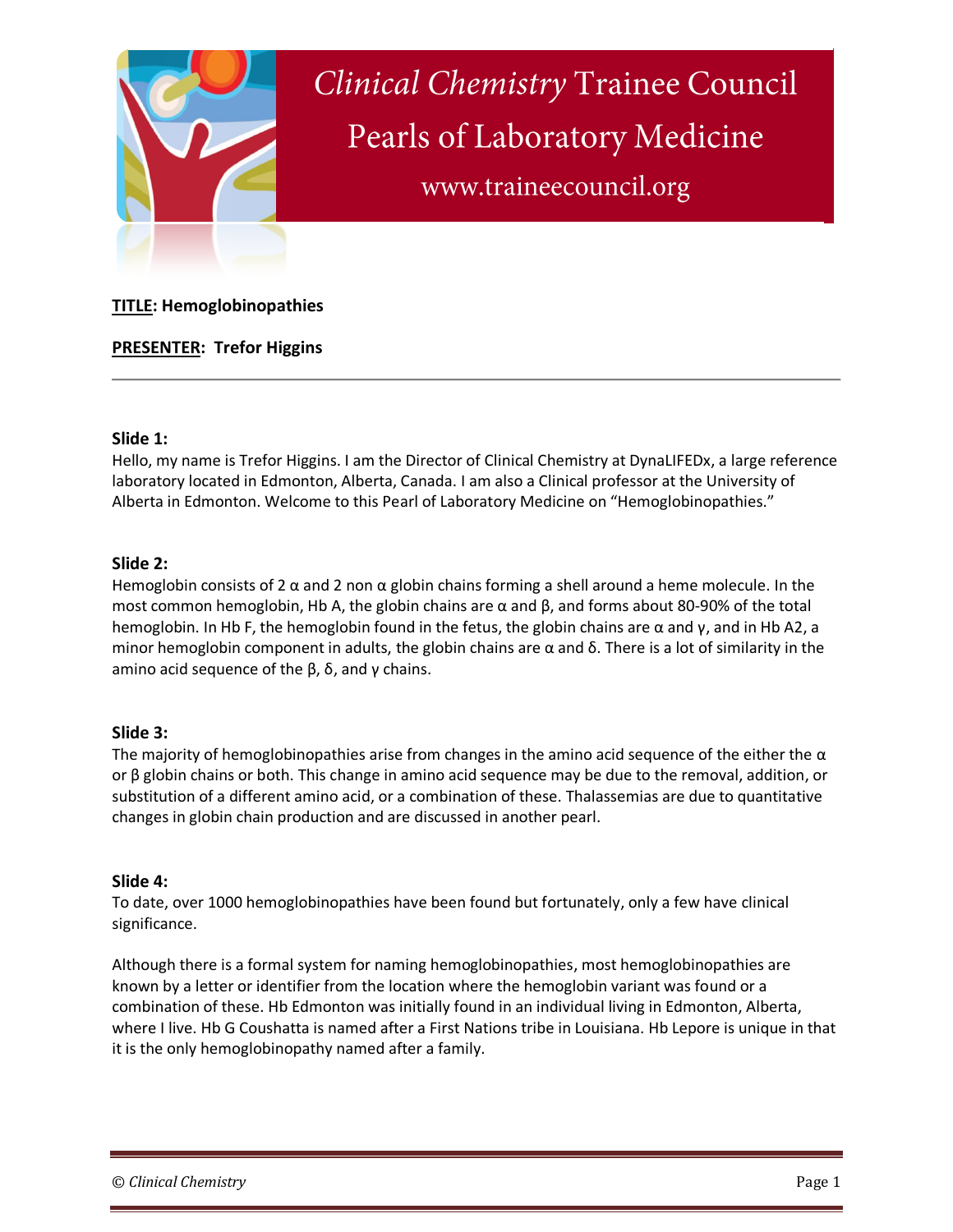Clinical effects of hemoglobinopathies include altered oxygen affinity, resulting in changes in the distribution of oxygen to the peripheral cells. Some hemoglobinopathies are associated with methemoglobin, in which the iron in the heme molecule is in the ferric state rather than the ferrous state, resulting in decreased oxygen carrying capability leading to cyanosis and brown blood. Some hemoglobinopthies are unstable leading to a decrease in red cell survival and a CBC pattern resembling anemia. Others produce a hemoglobinopathy in which sickling or changing of the shape of the red blood cell can happen under certain circumstances.

### **Slide 5:**

There are 4 globin genes that are involved in the production of alpha chains. When one of these becomes mutated, a hemoglobinopathy is produced which usually forms 25% or less of the total hemoglobin. Hb G Philadelphia, found in blacks, is an example of an alpha chain variant. There are 2 beta globin genes and so a mutation in one of these produces a beta chain hemoglobin variant comprising of more than 25% but less than 50% of the total hemoglobin. Hb S is the typical beta chain variant. Due to a problem in messenger RNA transcription, the beta chain variant, Hb E, forms less than is usual for a beta chain variant. Sometimes, both beta chains are identically mutated, resulting in a homozygous hemoglobinopathy. Sickle cell disease, in which both beta chains are mutated to Hb S, is the most common. There is a small but significant hemoglobinopathy of the delta chain, called Hb A2', which is found almost exclusively in blacks.

#### **Slide 6:**

Complex hemoglobinopathies arise when there is a thalassemia alongside the hemoglobinopathy or there are changes in both the alpha and beta chains. In blacks, the combination of the alpha chain Hb G Philadelphia with the beta chain Hb S is not uncommon. A combination of alpha thalassemia and beta chain hemoglobinopathy usually leads to a decreased amount of beta chain variant found. For example, the combination of alpha thalassemia trait with Hb S results in the percentage of Hb S decreasing from around 40% to less than 30%. The combination of beta thalassemia and a beta chain variant usually leads to decreased formation of Hb A and an increase in production of Hb F.

#### **Slide 7:**

Hemoglobinopathies are found in the quantitation of Hb A1c by HPLC or capillary electrophoresis or as part of a clinical investigation as to the reason for sickle, boat, or target cells in the peripheral blood film. A hemoglobinopathy investigation may be initiated in the presence of unexplained microcytosis in an iron replete person. Family studies and genetic counselling for the investigation of hemoglobinopathies may be initiated by the finding of a hemoglobin variant in a family member. Neonatal screening for hemoglobinopathies is mandatory in many states in the United States and has recently been initiated in some European countries.

In Canada, it is required that immigrants from parts of the world with a high incidence of hemoglobinopathies be tested on arrival in Canada for hemoglobinopathies.

Hemoglobinopathy studies may be used in anthropological studies to evaluate migratory patterns.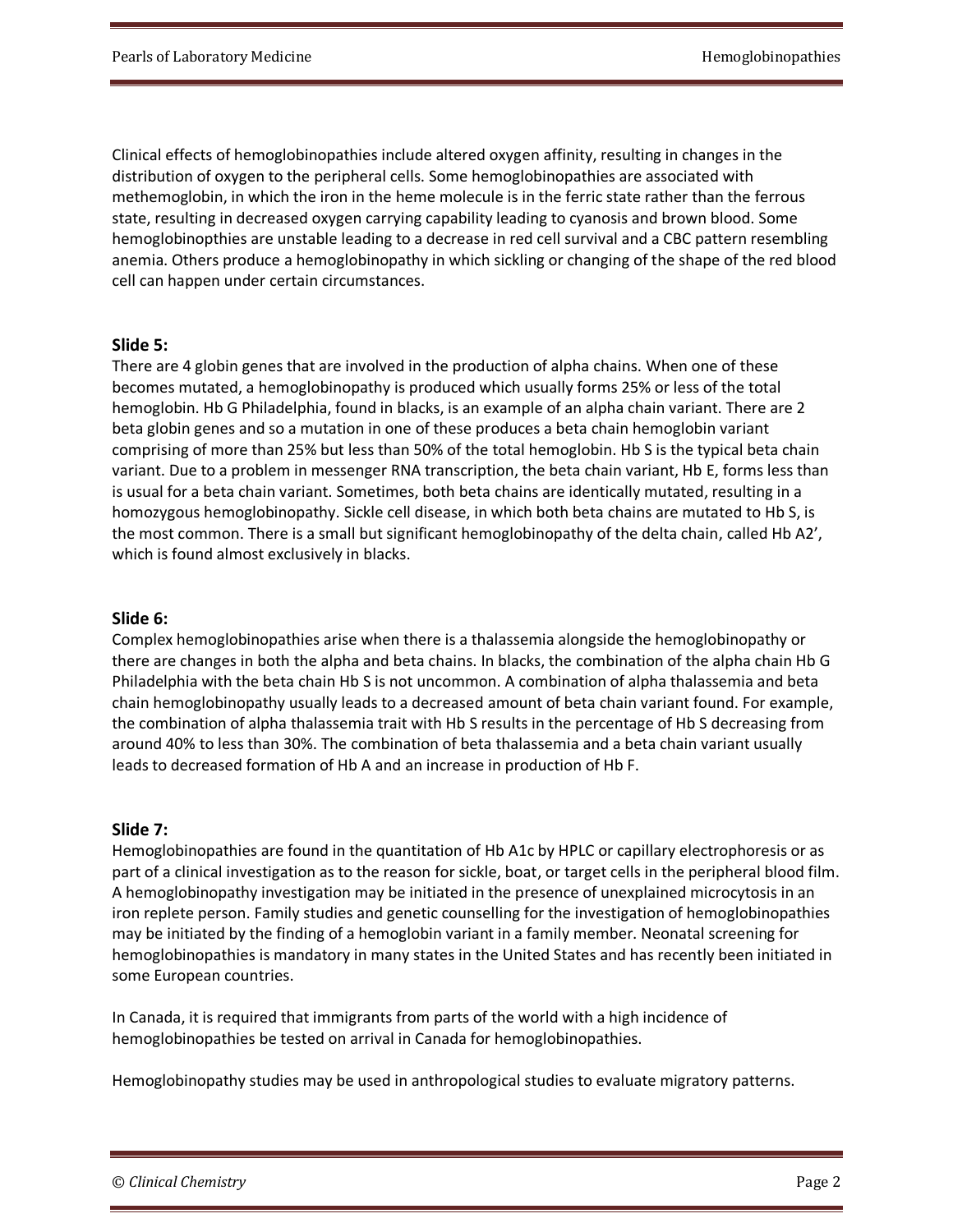# **Slide 8:**

Methods for identifying hemoglobinopathies fall into 2 groups. The first group, presumptive methods, is used by many laboratories to identify the common hemoglobinopathies Hb S, C, D, and E. The British Hematology Society recommends that 2 presumptive methods, based on different analytical principles, should be used to establish a presumptive identification of a hemoglobinopathy. Definitive methods are used when presumptive methods fail to identify the hemoglobinopathy or a new hemoglobinopathy is found. LC-MS/MS has become the method of choice for identifying new hemoglobinopathies.

# **Slide 9:**

In this table, the commonly used methods for the presumptive identification of hemoglobinopathies are summarized. Separation of hemoglobins is based on the differences in charge or column affinity of the different hemoglobin variants due to different amino acid sequences. Electrophoresis uses a lysed sample produced by treatment of the red blood cells with a hemolyzing agent or water HPLC and Capillary electrophoresis use whole blood samples. All have challenges in separating every hemoglobin variant, and electrophoresis has the additional disadvantage that Hb A2 and Hb F cannot be quantitated.

# **Slide 10:**

Electrophoresis at alkaline pH (blue) and acid pH (purple) are the most commonly used methods to identify hemoglobins. In the top lane, a control containing Hb S, A, C,and F is seen. The lanes are labeled at the bottom of the slide with the common hemoglobin variant that is found at that migration position. Some hemoglobin variants like Hb E, shown in the second position from the top, migrate to a C position on alkaline pH but moves to the A position on acid electrophoresis. In lane 3, Hb D Punjab moves in the S position on alkaline electrophoresis but on acid electrophoresis it moves to the A position. This movement helps in the identification of a hemoglobin variant. Lane 6 (J trait) shows a fast moving hemoglobin I since it moves closer to the anode than A. Hemoglobins J and I are examples of fast moving hemoglobins. Heterozygous Hb S shows bands in the A and S positions on both alkaline and acid pH electrophoresis. Homozygous Hb S shows a single band in the S position in electrophoresis at both alaline and acid pH.

# **Slide 11:**

Based on the amino acid sequence, hemoglobinopathies have different affinities for the column used in HPLC leading to the separation of the hemoglobins. This slide shows a combination of chromatograms of commonly found hemoglobin variants. The retention time is shown on the x axis and the percentage of hemoglobin is shown on the y axis. In the bottom right hand corner, a chromatogram is shown for a person without a hemoglobin variant. The dominant hemoglobin is Hb A, with Hb A2 and Hb F forming a small percentage of the total hemoglobin. In the top row of this slide, moving left to right, we have S trait, C trait, and SC disease. In the chromatogram for SC disease, there is no hemoglobin A. On the second row Hb E, Hb D Punjab are shown. One of the challenges with this method is the co-elution of Hb E with Hb A2.

# **Slide 12 :**

Hemoglobin S (Hb S) is the most widely distributed hemoglobin variant in the world. It is widely distributed in central Africa, North and South America, the Middle East, and into Indonesia. There are many different sub-types of Hb S.